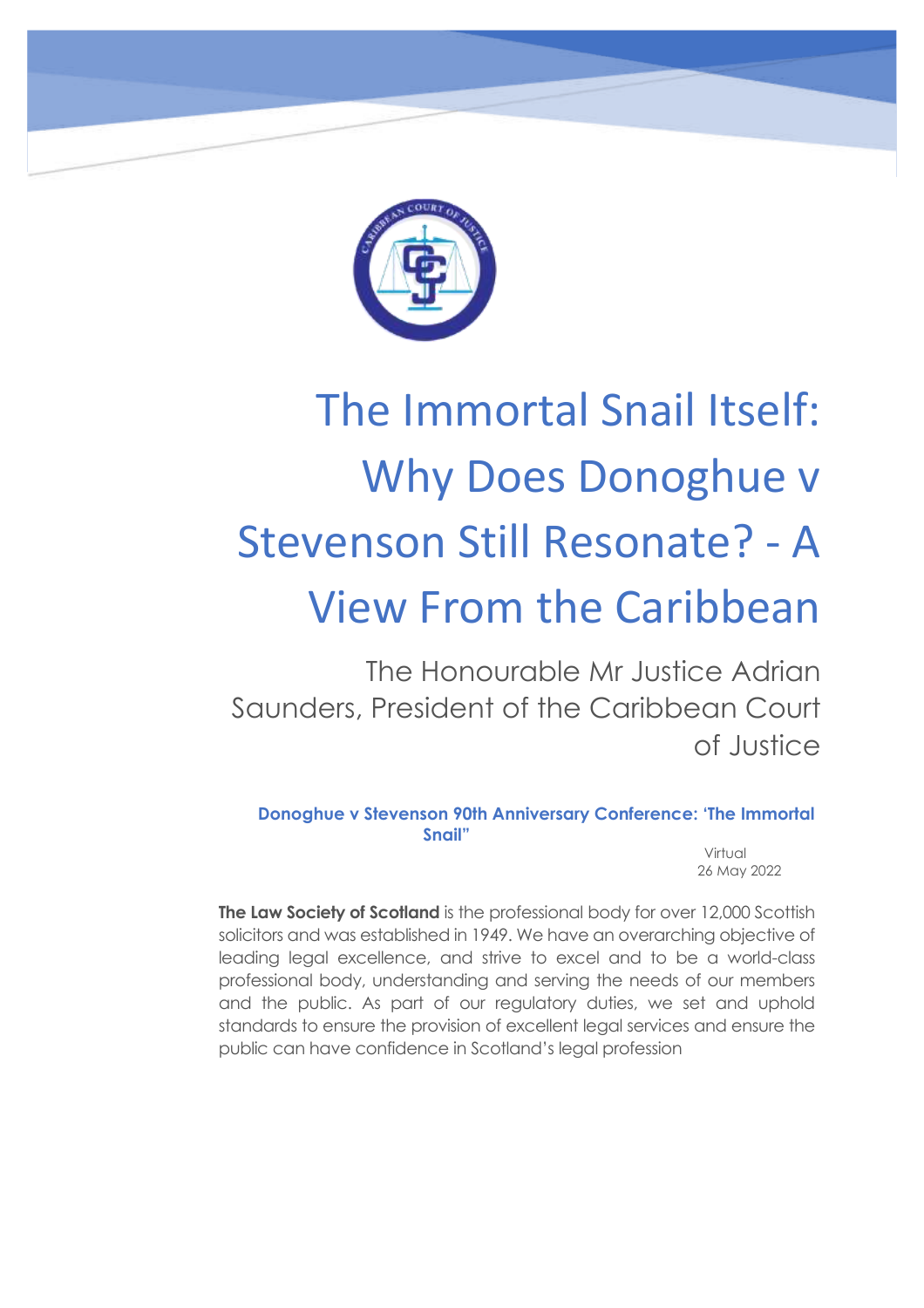## **Remarks by The Honourable Mr Justice Adrian Saunders\* 1 , President of the Caribbean Court of Justice on the occasion of the** *Donoghue v Stevenson* **90th Anniversary Conference: 'The Immortal Snail' on The Immortal Snail Itself: Why does** *Donoghue v Stevenson* **still resonate? – A view from the Caribbean**

**Delivered via Zoom on 26 May 2022**

The tort of negligence is a fundamental feature of the common law; that legal system that invites judges, incrementally, to shape and to expand the law, in partnership with the legislature. And since 1932, I reckon that every student of tort law throughout the Commonwealth, in their first semester, has come across, and been fascinated by the dispute involving the snail in the bottle. The striking nature of the gruesome facts, tersely recounted in the judgments; the magisterial analyses of the prevailing law and the simplicity of Lord Atkin's inspired deployment of the biblical injunction to 'love thy neighbour', so indelibly imprint themselves on one's senses that it takes some time before it is appreciated that the celebrated judgment does not itself reveal the answers to such questions as whether poor Mrs Donoghue (who is actually described in the heading of the case as a pauper) ultimately succeeded in her action. If she did, how much compensation did she receive? And were the damages obtained close to what she thought was satisfactory? Those were naturally critical questions, at least for the goodly lady; but, as students of the law, we were more enthralled by the ambitious, and for the most part successful, attempt at systematising and clarifying the law of negligence and the prospects the 'neighbour principle' opened up for expanding the liabilities of those who caused harm by their carelessness.

Yes, the 90<sup>th</sup> Anniversary of *Donoghue v Stevenson*<sup>2</sup> is an occasion worthy of celebration and I wish to thank the Law Society of Scotland for affording me the opportunity, no, the privilege to

<sup>\*</sup>The huge assistance of Denys Barrow, Chumah Amaefule and Jacinth Smith are gratefully appreciated.

<sup>2</sup> [1932] AC 562.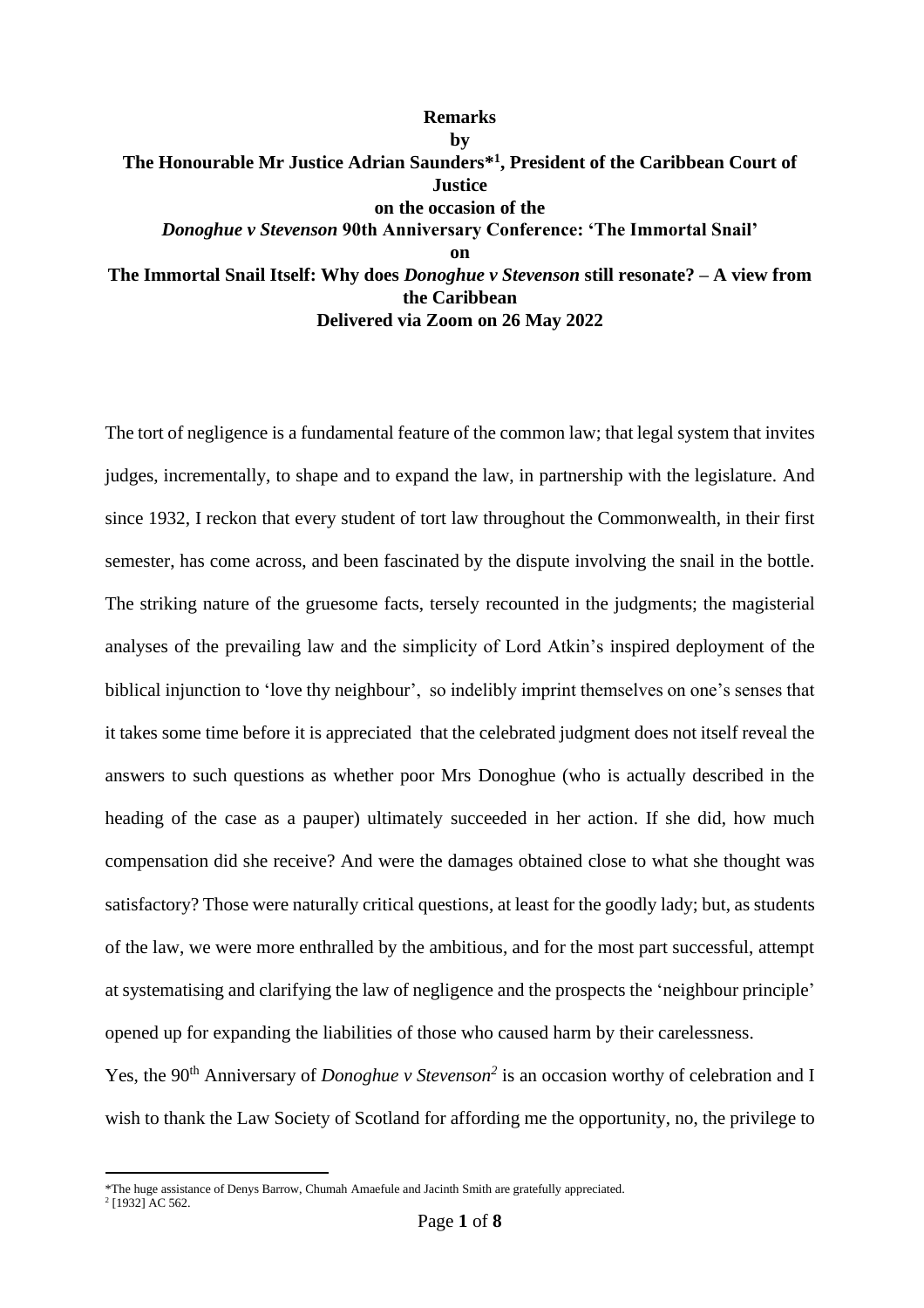participate in today's commemoration. It has been a profitable experience. In a friendly chat held a few weeks ago among fellow presenters and our Scottish organisers, I learned for the first time the answers to *all* the aforementioned questions, and more, which their Lordships' judgment did not and could not reveal.

In preparation for today's event, I asked my court's Chief Librarian to run a search of *Donoghue v Stevenson* on a database that features Caribbean cases. Unsurprisingly, it turns out that over the last 10 years, the case was directly applied, or followed, or at least specifically cited, on dozens of occasions by judges of all stripes throughout the Caribbean region. And, in a Belizean  $case<sup>3</sup>$ , a Mr Anthony Barnett suffered an experience that was eerily similar to that which confronted Mrs Donoghue.

Mr Barnett had purchased a bottle of Belikin stout at a restaurant. The bartender opened the bottle in his presence and handed it over. What occurred next is graphically captured in the law  $report<sup>4</sup> – the appellant,$ 

[T]ook one sip, then another, and tasted some 'slimy stuff' in it of which he complained to the bartender. They both went outside where the appellant poured out the contents of the bottle and there fell out what he described as 'a slimy thing about an inch and a quarter, shaped and coloured blackish brown like a toad'.

## Barnett sued the brewery.

In considering the case, the trial judge actually did a visual inspection of the entire manufacturing process before deciding that the defendant was not negligent. The judge surmised that the bottle must have been previously opened at the restaurant and the cap manually replaced. The judge's decision was reversed. The Court of Appeal criticised the manner in which the visit to the factory was conducted and the evidence obtained there collected and deployed. Applying

<sup>3</sup> *Barnett v Belize Brewing Co Ltd* [1983] 35 WIR 136.

<sup>4</sup> ibid,137.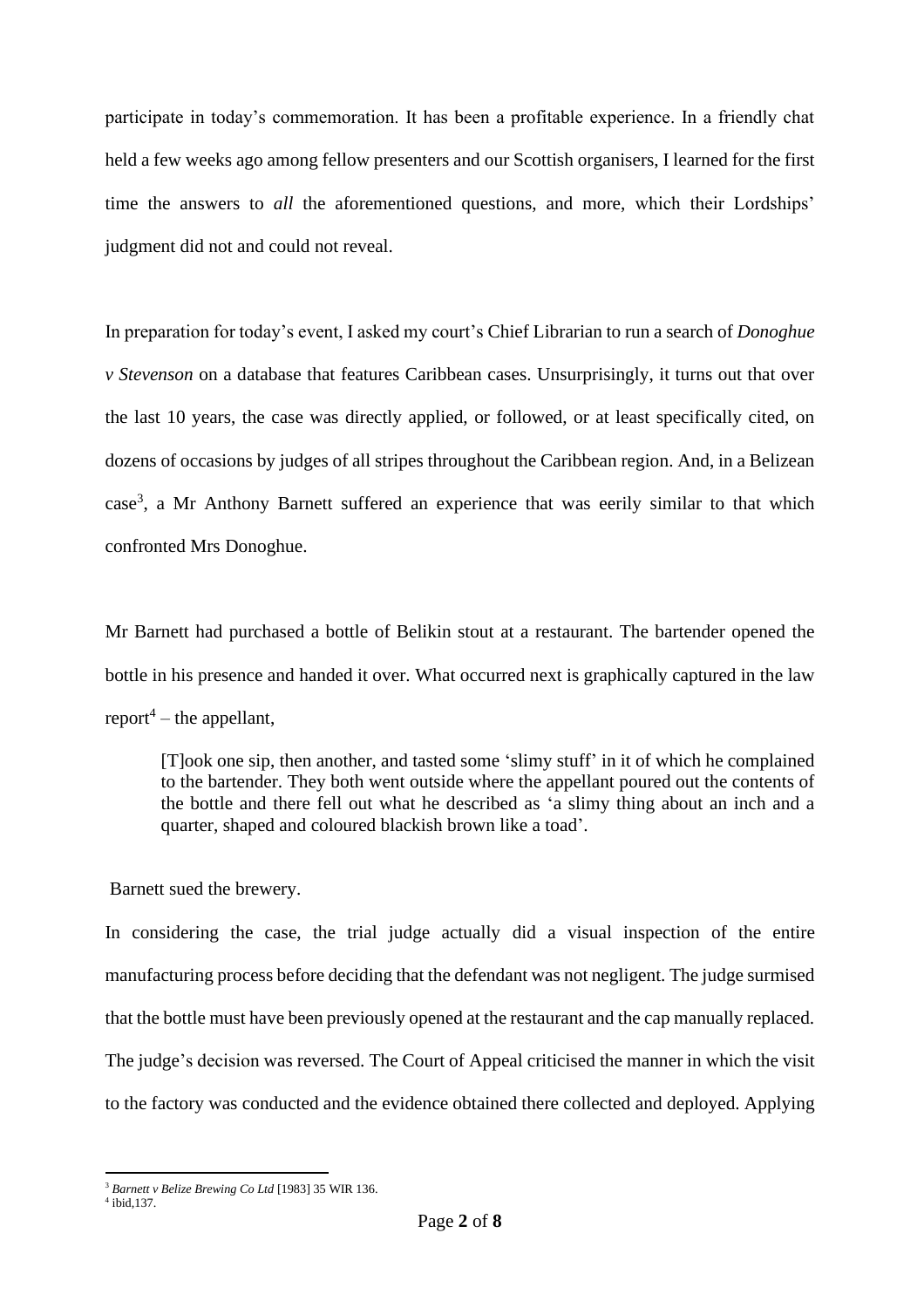*Donoghue* and the Latin maxim *res ipsa loquitur*, the court held that the brewing company had not provided any facts to rebut the presumption that it had been negligent. As to the question of damages, the President of the Court of Appeal, Sir John Summerfield, expressly stated that he was influenced by the fact that, 'the modern approach to the equality of the sexes notwithstanding ,… a robust male police officer … [was] likely to be less sensitive' to such 'unpleasant' experiences than Mrs Donoghue was some 50 years earlier.<sup>5</sup> Mr Barnett's general damages were assessed at the equivalent of US\$375.

The countries of the Commonwealth Caribbean do have enough in common with each other such that a shared approach to *Donoghue* and, generally, to the development of the tort of negligence should be feasible. The West Indian Reports collate, at least annually, many (though not all) of the salient judgments delivered by the courts of the various territories. Beginning in the 1970s most persons called to the Bar in the region have been trained at one of the region's three Law Schools, whether in Trinidad and Tobago, Jamaica or The Bahamas, all run by a single entity - the Council of Legal Education. Several Caribbean authored legal texts package and explain Caribbean law, including Professor Kodilyne's *Commonwealth Caribbean Tort*  Law<sup>6</sup> which I gratefully drew on for today's exercise. In 2005, my court, the Caribbean Court of Justice or CCJ, was established, in part to replace the Judicial Committee of the Privy Council as a final court of appeal for the independent English-speaking States of the Caribbean.

Notwithstanding these developments, it would be an error to believe that, throughout the Anglophone Caribbean, the law has developed or is developing in a uniform manner. Only four States have to date availed themselves of the opportunity to make the Caribbean Court of Justice their final court of appeal. The majority, including the most populous States of Jamaica and

5 ibid.

<sup>6</sup> Gilbert Kodilinye, Natalie Corthésy, *Commonwealth Caribbean Tort Law* (6th edn Routledge, 2022).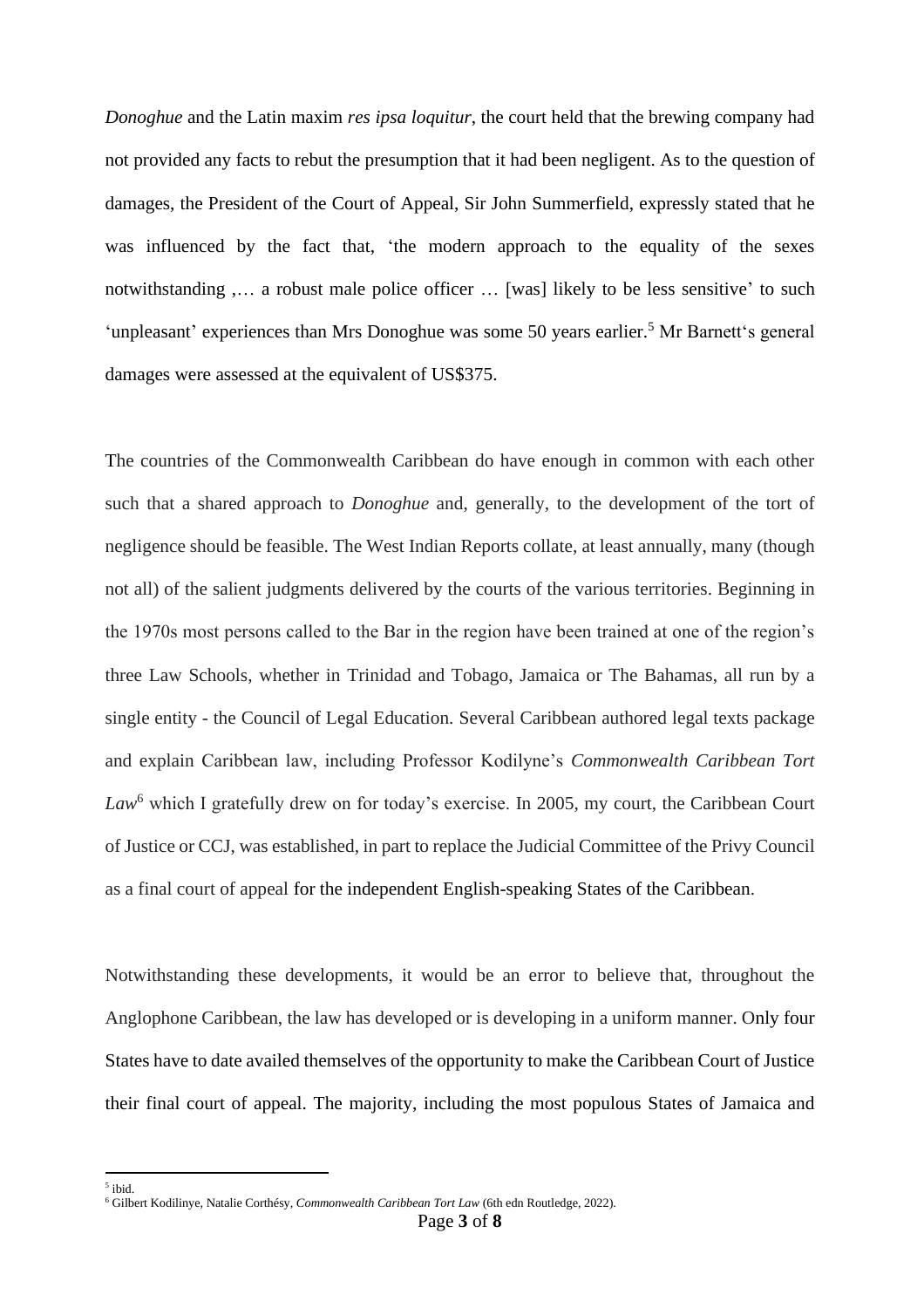Trinidad and Tobago, still use the Judicial Committee of the Privy Council. Hopefully, that will change over time. It really should, because appeals to a final court are pursued invariably in the cases where the law is uncertain; where interpretation admits of two or more rational answers; where the law is possibly out of step with the ongoing march of an advancing society. For a court, sited in London and comprising British judges who do not reside in the Caribbean, to continue to prescribe for the region in policy-laden circumstances is unfortunate. So far as the tort of negligence is concerned, if and when a precedent must be established as to whether a new duty situation must be held to arise, it helps if the precedent setting court comprised judges who are fully alive to the nuances of the prevailing social, economic and cultural context and, importantly, who experience for themselves the real life consequences of the precedent they set.

The CCJ, in one of its early cases of *Attorney General v Joseph*<sup>7</sup> , staked out a position on this issue of precedent. We emphasized that, and I quote:

the main purpose in establishing the CCJ is to promote the development of a Caribbean jurisprudence, a goal which Caribbean courts are best equipped to pursue. In the promotion of such a jurisprudence, we shall naturally consider very carefully and respectfully the opinions of the final courts of other Commonwealth countries and particularly, the judgments of the JCPC which determine the law for those Caribbean states that accept the Judicial Committee as their final appellate court.<sup>8</sup>

Over the course of its 17-year existence, the Caribbean Court of Justice has had occasion to address only a few cases of negligence, none of which required a serious reconsideration of existing authorities. This has meant that, for the most part, Caribbean courts instinctively look to English decisions as a guide; but the manner of application of those decisions has been characterized by unevenness and inconsistency, especially given the refinements made in the United Kingdom to *Donoghue.* As many of us know, in *Anns v Merton London Borough* 

<sup>7</sup> (2006) 69 WIR 104, [2006] CCJ 3 (AJ).

<sup>8</sup> ibid at [18].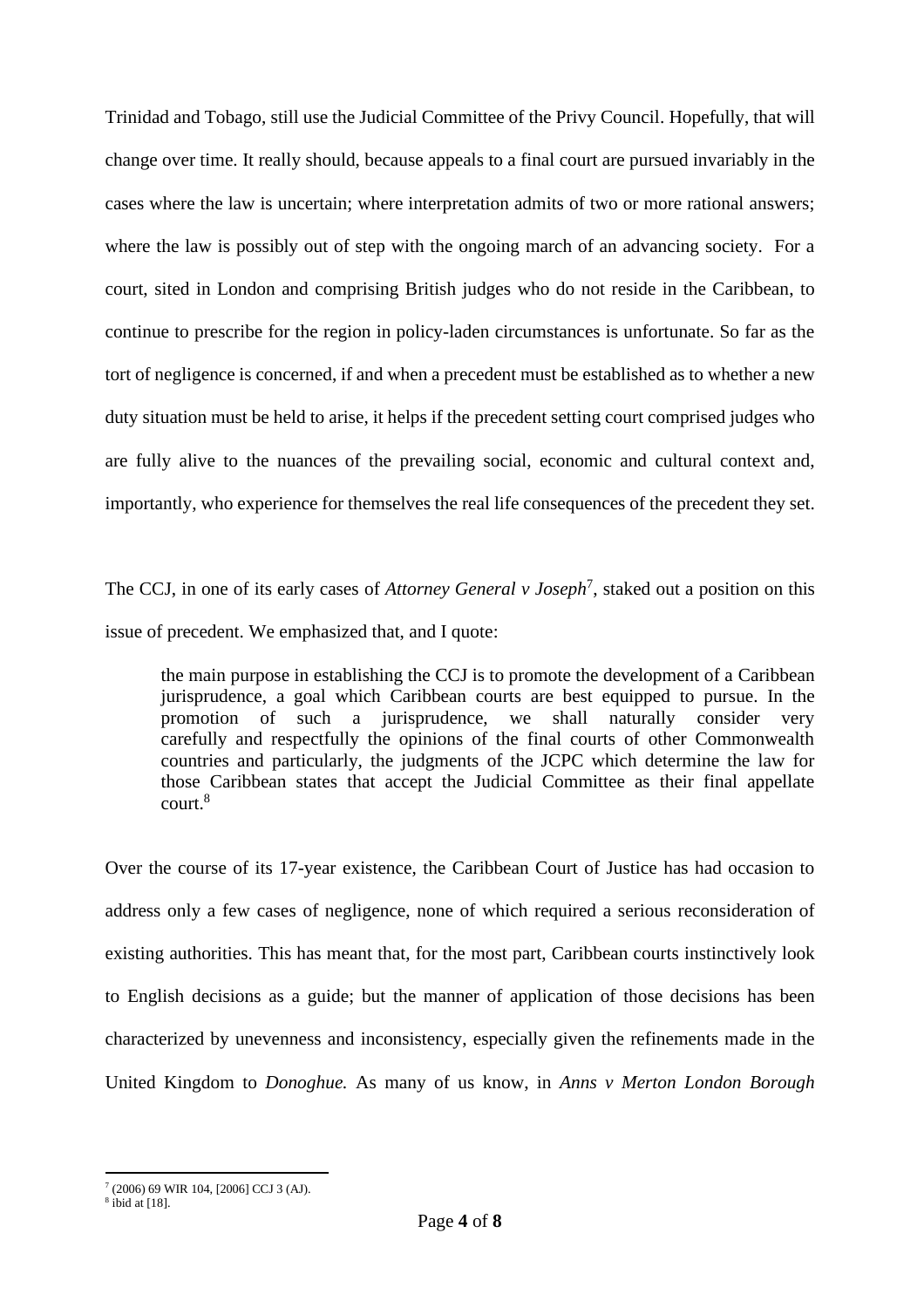*Council,*<sup>9</sup> decided in 1977, it might be said that Lord Wilberforce opened further the doors of the tort and left it to the courts to determine how and when to close them. He articulated a twostage test for establishing a duty of care. Firstly, proximity, or neighbourhood, coupled with reasonable foreseeability on the part of the defendant, and secondly, if the claimant crossed that first relatively straightforward threshold, an assessment as to whether there were considerations the court should weigh to deny the claimant.<sup>10</sup>

This approach was later frowned upon. It was said that the first stage was too easily satisfied, and that it allowed for the tort's incursion into traditionally contractual areas. The two stage test gave the courts too much work to do at the second stage. So, in a 1990 decision - *Caparo Industries plc v Dickman*<sup>11</sup>, considering the dicta of Justice Brennan in the High Court of Australia<sup>12</sup>, the House of Lords counseled that 'the law should develop novel categories of negligence incrementally and by analogy with established categories'.<sup>13</sup> It was decided that, after the reasonable foreseeability and proximity stages have been satisfied, in order to impose a duty of care, the court must find that the situation is one in which it is fair, just and reasonable to do so. $^{14}$ 

Despite *Caparo*, several courts in the Caribbean region are still ostensibly applying *Donoghue* in its unvarnished state, some apply *Anns,* and some apply *Caparo*, thereby perhaps suggesting that, in most instances, the facts of the dispute all lead to the same legal result irrespective of which of these three precedents is applied. In April 1999, a trial judge in Trinidad and Tobago agreed with counsel that *Anns* had been overruled.<sup>15</sup> But in July of that year another Trinidadian

<sup>9</sup> [1978] AC 728, [1977] All ER 492.

 $10$  ibid, 751; 498.

<sup>&</sup>lt;sup>11</sup> [1990] 2 AC 605, [1990] 2 WLR 358.

<sup>12</sup> *Sutherland Shire Council v Heyman* (1985) 60 ALR 1.

<sup>13</sup> *Caparo* (n 11), 618; 365.

<sup>&</sup>lt;sup>14</sup> ibid. Note as well, *Governors Peabody Donation Fund v Sir Lindsay Parkinson Ltd* [1984] AC 210, [1984] 3 All ER 529.

<sup>15</sup> See *Gonzales v Trinidad Cooperative Bank Trust Co Ltd* (Trinidad and Tobago HC, 28 April 1999).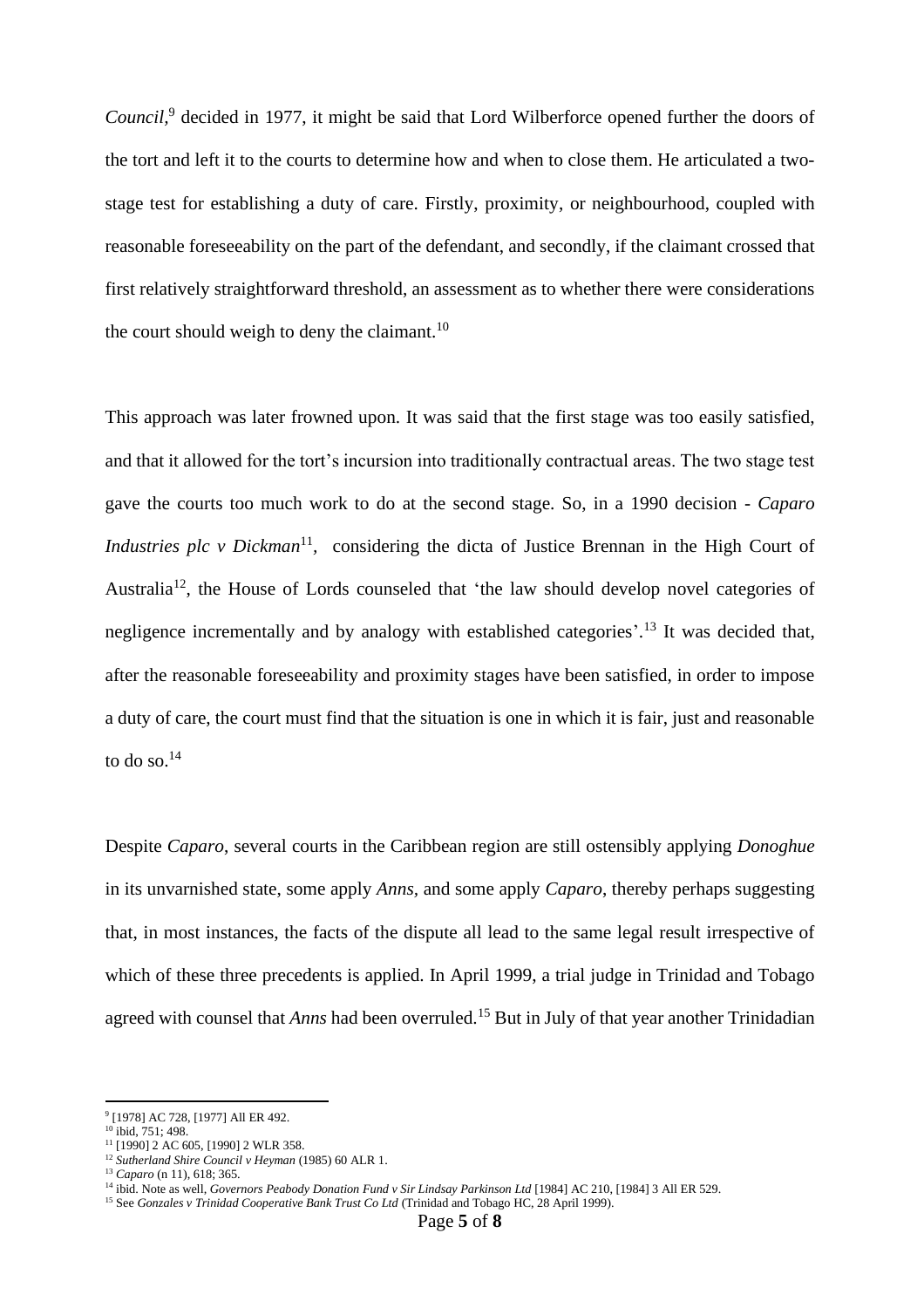trial judge held<sup>16</sup> that the applicable test for imposing a duty of care was properly laid down in *Anns*. In the latter case that specifically followed *Anns*, a police officer was held liable when, in hot pursuit of an armed man who had shot at the police, the officer's return fire struck a boy scout at a camp site, in circumstances where the police officer was aware that boys were camping in the area where the armed man was confronted.

Overarching policy in tort law is guided by efforts at the redistribution of loss in a fair, just and reasonable manner. In more affluent countries, where damages, if left unchecked, can run to exorbitant amounts, rendering it difficult to obtain adequate insurance to cover new areas of liability, a principal consideration of courts is to restrict the size of awards. It is said<sup>17</sup> that it was this consideration that accounted for the reining in of Lord Wilberforce's two-stage approach in *Anns*.

In less affluent States like those of the Caribbean, the main preoccupation may well be not so much the need to limit the extent of liability but rather, on a case by case basis, to adopt creative ways of managing the redistribution of loss; at identifying circumstances where it is reasonable and just that injured persons should be compensated and careless actors be made to 'cough up'. This might explain why, as Dr Amaefule has suggested that, despite *Anns* and *Caparo*, many Caribbean judges have remained 'faithful adherents to the neighbour principle as a touchstone for understanding the duty of care which a defendant owed a plaintiff to ground a claim in negligence.'<sup>18</sup>

In a presentation this brief, and on an occasion like this, it is hardly appropriate to attempt to explore the quicksand of relief for nervous shock and psychiatric illness; but I can share two

<sup>16</sup> *Ramdeen v Attorney General* (Trinidad and Tobago HC, 30 July 1999).

 $17$  Kodilinye (n 6) 77-78.

<sup>18</sup> Unpublished Paper (2022) made available to the writer.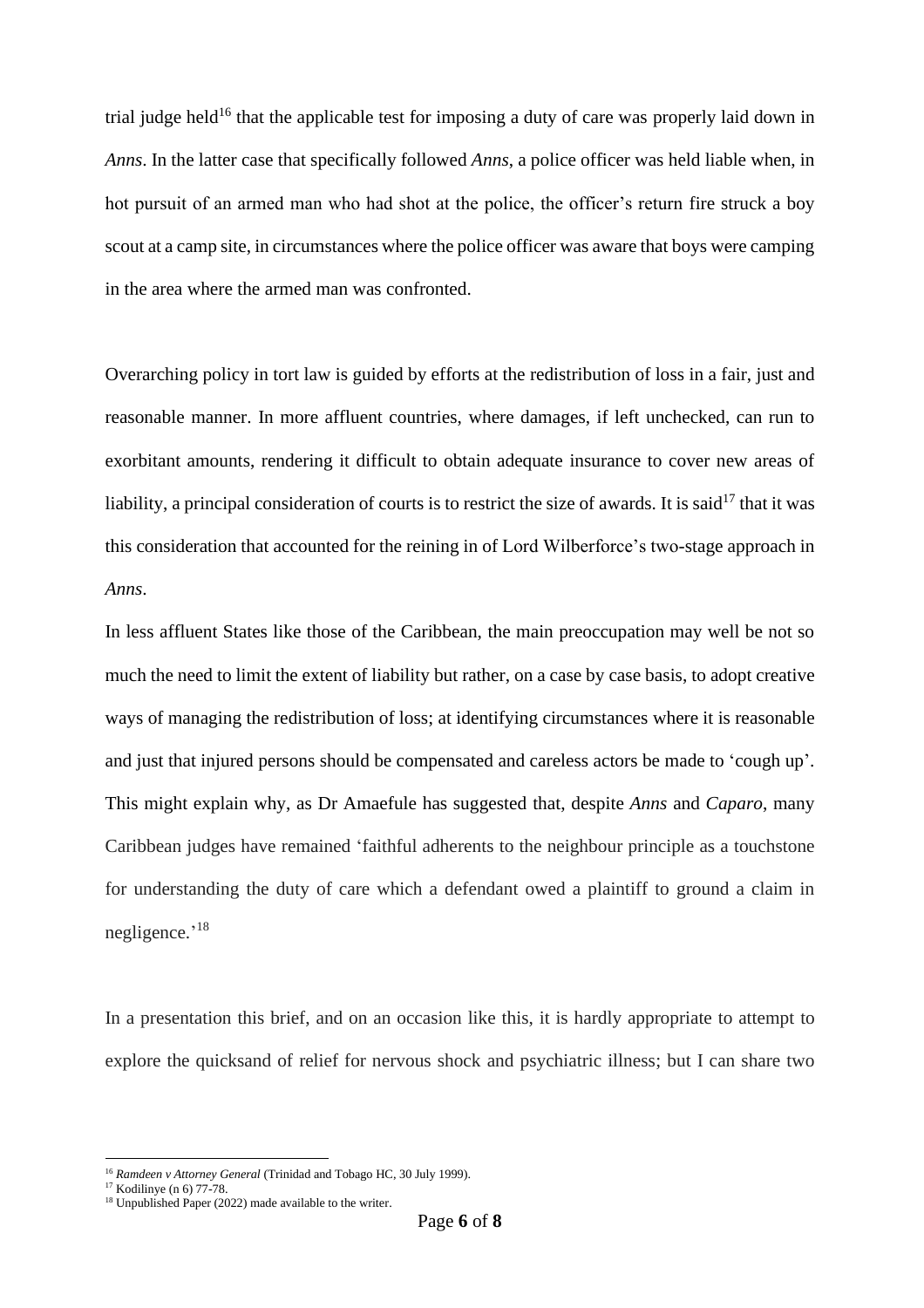heartbreaking cases, one from Barbados and the other from The Bahamas, that indicate a measure of consistency with the English authorities in this area.

In the first, *Alleyne v Attorney General*, <sup>19</sup> the claimant's baby girl was delivered on 10 June 1998. Tragically, the infant died four days later at the hospital, without any negligence on the part of anyone. The claimant appeared to be coping satisfactorily with her grief and was making arrangements for a funeral when she was told by the hospital authorities that the dead baby had been negligently incinerated. The claimant developed severe post-traumatic stress disorder and later filed suit. The trial judge combed through the main English authorities and began the dispositive part of her judgment by observing, fittingly, that if sympathy for the plaintiff was the main criteria here, her exercise would be an easy one. Ultimately, relying on *Alcock v Chief Constable of South Yorkshire Police*<sup>20</sup> the judge denied liability.

By contrast, In *Wilcombe v Princess Margaret Hospital*, <sup>21</sup> the plaintiff was discharged from the hospital after delivering her baby girl, but the hospital kept the baby for follow up treatment. For three days the mother went to and fro to breast feed the baby who appeared to be thriving. On the fourth day, when the parents arrived at the hospital for the mother to breast-feed, the baby was not where they expected to see her. A nurse said that a doctor was 'working on her'. The parents became anxious. They waited for two hours. Eventually they were allowed to see little Dominique lying on her back with several tubes attached to her throat and navel. Two doctors were indeed working feverishly on her. One operated a manual pump and the other was 'doing compressions'. But Dominique was not responding. The parents witnessed their baby die and both husband and wife developed serious psychiatric responses. The judge held that the hospital owed them a duty of care to shield them from the experience of witnessing medical

<sup>19</sup> *Alleyne v Attorney General* (Barbados HC, 22 April 2005).

<sup>&</sup>lt;sup>20</sup> [1992] 1 AC 310.

<sup>21</sup> *Wilcombe v Princess Margaret Hospital* (The Bahamas SC, 28 June 2002).